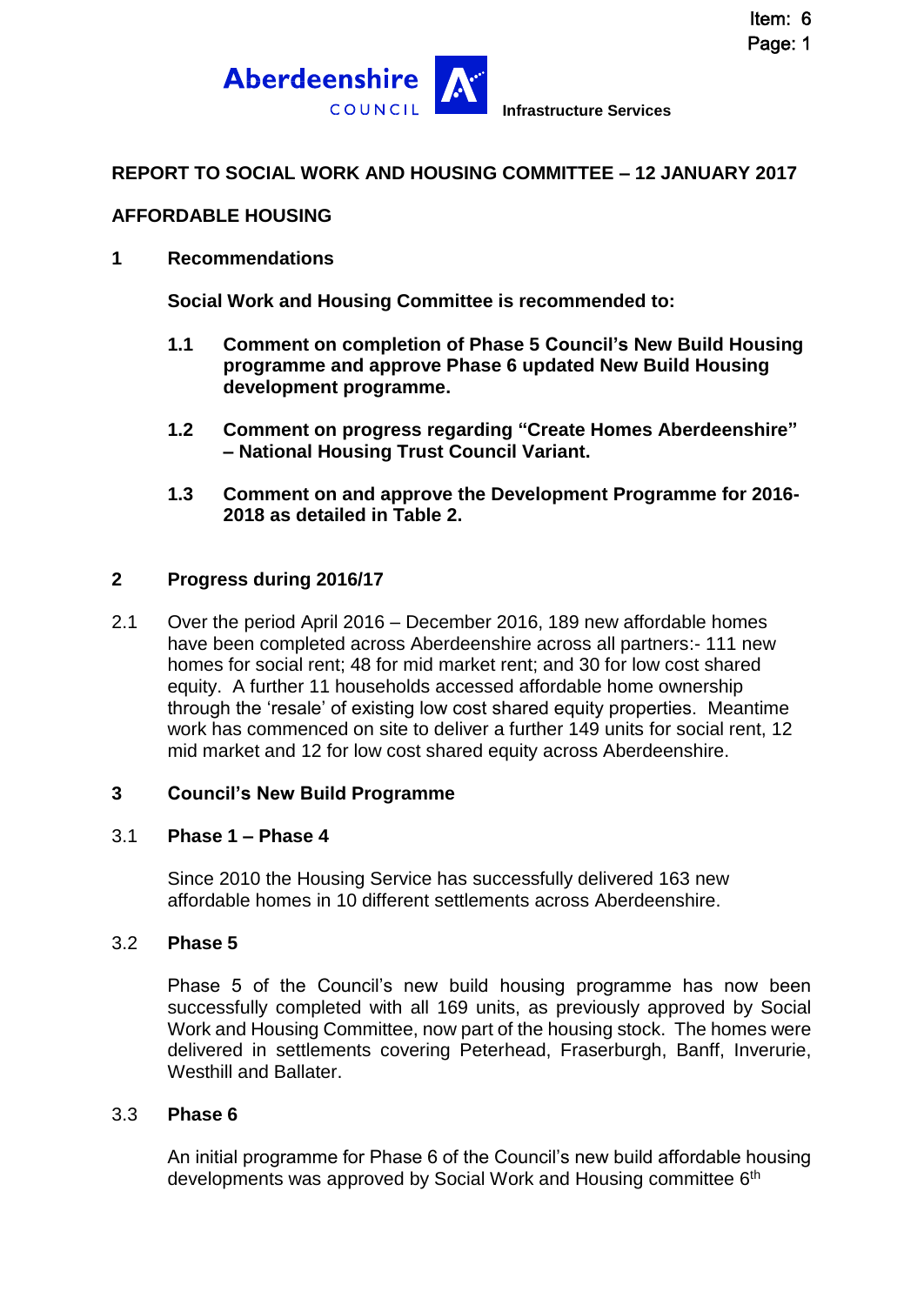November 2014. The undernoted updated table outlines the settlements and unit numbers anticipated to be delivered. An update on each development is provided below the table

| Table 1<br><b>Phase 6 New Build Housing Programme</b> |                     |  |  |  |  |  |  |
|-------------------------------------------------------|---------------------|--|--|--|--|--|--|
| <b>Location</b>                                       | <b>Unit Numbers</b> |  |  |  |  |  |  |
| Huntly                                                | 12                  |  |  |  |  |  |  |
| Peterhead 1                                           | 8                   |  |  |  |  |  |  |
| Peterhead 2                                           | 30                  |  |  |  |  |  |  |
| <b>Turriff 1 (Errol Court)</b>                        | 10                  |  |  |  |  |  |  |
| Turriff 2 (Meadowbank Place)                          | $\overline{2}$      |  |  |  |  |  |  |
| Oldmeldrum                                            | 26                  |  |  |  |  |  |  |
| Fraserburgh                                           | հ                   |  |  |  |  |  |  |
| Portlethen                                            |                     |  |  |  |  |  |  |
| <b>TOTAL</b>                                          | 95                  |  |  |  |  |  |  |

### **Huntly**

Located on both Deveron and George Street, the development will be located on a brownfield site, controlled by two different private owners. The development will provide 12 flatted units (1 and 2 bed properties) in a town centre location, addressing housing need and also contributing to the regeneration of Huntly town centre aligning with the Town Centre First principle. Planning consent has been achieved and the purchase agreement is approaching conclusion. Demolition and construction is anticipated to commence in February 2017.

### **Peterhead 1**

Located on a Council owned site, at Clerkhill, Peterhead, it is proposed that a development of 8 no. affordable cottage style units will accompany a larger adjacent care development. Finalisation of the care element of the development brief is awaited before detailed design work on the cottage can be completed. It is anticipated that subject to the appropriate approvals the development will be at a stage to commence in 2018

# **Peterhead 2**

Forming part of the above noted site, planning consent has been obtained for a development of 30 no. affordable housing units covering a wide range of property sizes and types. The site is owned by Aberdeenshire Council (part HRA, part General fund). The site presents substantial infrastructure costs in the initial stages of development however Property and Housing are working together to ensure value for money is achieved. Tender invitations are due to be issued early 2017, with the development completed by March 2018.

# **Turriff 1**

Located on a site previously occupied by the Erroll Court, Sheltered Housing complex, this development will deliver 10 affordable housing units, across a mix of 1 – 3 bed properties, in an established residential area of Turriff. The site presents an opportunity to regenerate a brownfield site and utilise surplus council land assets. Planning consent has been obtained. Demolition of the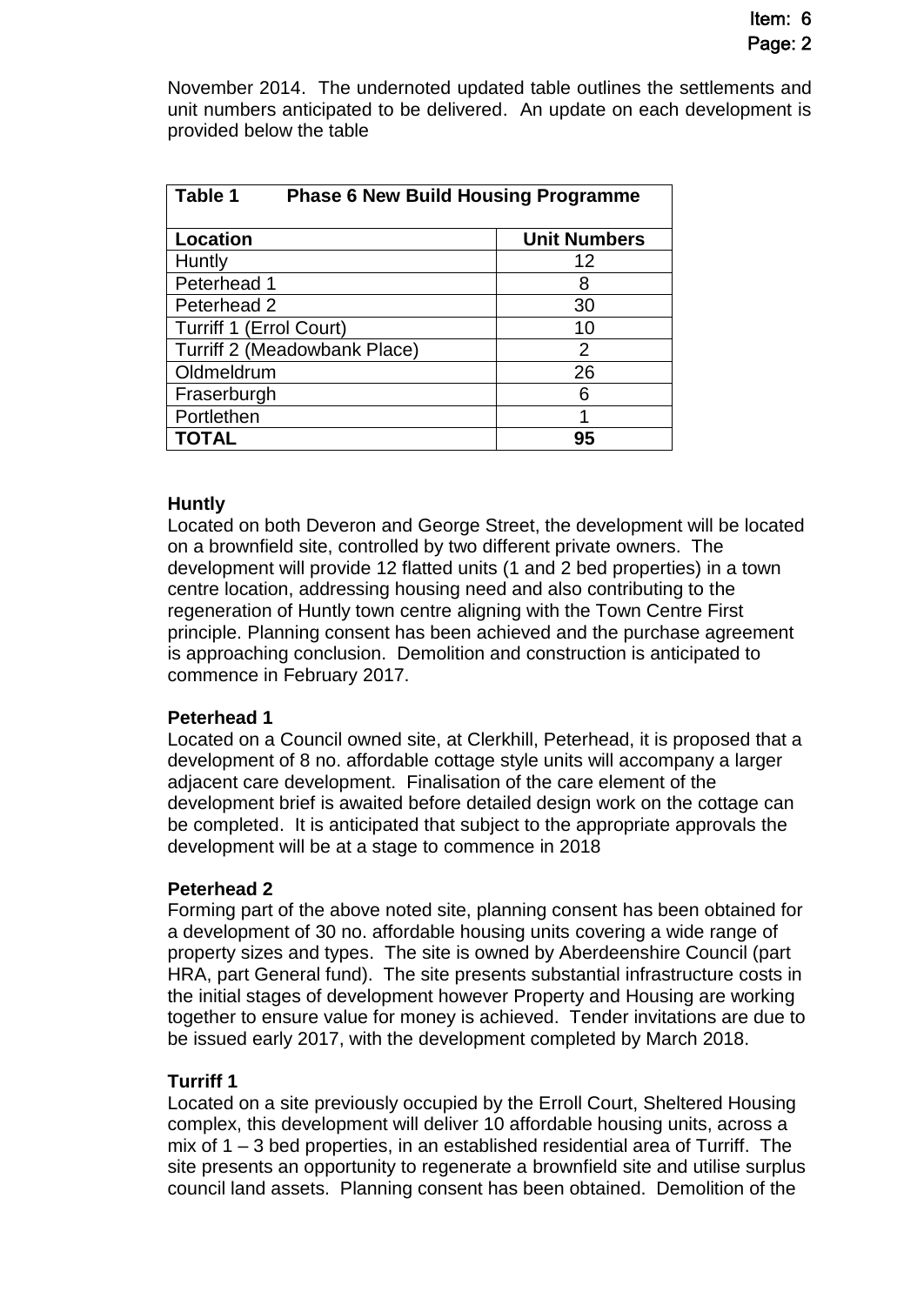former sheltered housing building is to commence in December/January, with development work to commence April 2017 and completion by end of March 2018.

### **Turriff 2**

The former Women's Aid Refuge at 17 Meadowbank Place, Turriff, is to be subdivided to form 2 separate affordable housing units. Work is anticipated to be completed by end of March 2017.

### **Oldmeldrum**

A development of 26 affordable housing units, across a wide range of property size and types, on an Aberdeenshire Council owned site at Millburn Road, Oldmeldrum Planning Consent has been obtained with invitations to tender being issued in December. Construction is programmed to commence in April 2017 with completion programmed for end of March 2018.

#### **Fraserbugh**

Located on Castle Street in Fraserburgh, assessments are underway to establish feasibility of redevelopment of an existing Council housing site to provide additional, high quality homes to the area. Subject to confirmation on feasibility and receipt of all necessary consent, the development work could commence in September 2017

#### **Portlethen**

Comprising a single dwelling, currently sitting within the General Fund, the subject are to be converted to Council housing stock, with completion of work anticipated by end of March 2017.

### **4 Create Homes Aberdeenshire – National Housing Trust Council Variant**

- 4.1 At its inception and following the receipt of all necessary Committee approvals, a Limited Liability Partnership (LLP) was established with the Scottish Futures Trust, named 'Create Homes Aberdeenshire LLP' to deliver mid-market rent housing with a view to further addressing the high and evidenced requirement for affordable housing within Aberdeenshire.
- 4.2 The first development, located in Westhill was completed January 2016 and this comprises 24 units ranging from 1 to 3 bedroom units. A further 15 flatted units have been delivered in Ellon, with an additional 12 units in Stonehaven contracted for completion Summer 2017.
- 4.3 The reduction in oil price and the subsequent downturn in the Aberdeen and Aberdeenshire employment market has in turn led to a reduction in market rent level and an increase in supply of residential property to lease. It was noted in a report to Committee on 1<sup>st</sup> September 2016 that the need for key worker housing had eased from its position in previous years. Levels of interest in Create Homes Aberdeenshire properties has been low, however officers have taken steps to minimise risk and secure tenancies, including appointment of marketing agents.
- 4.4 Officer will continue to pursue opportunities to deliver mid-market rent accommodation in Aberdeenshire, at a level and in locations where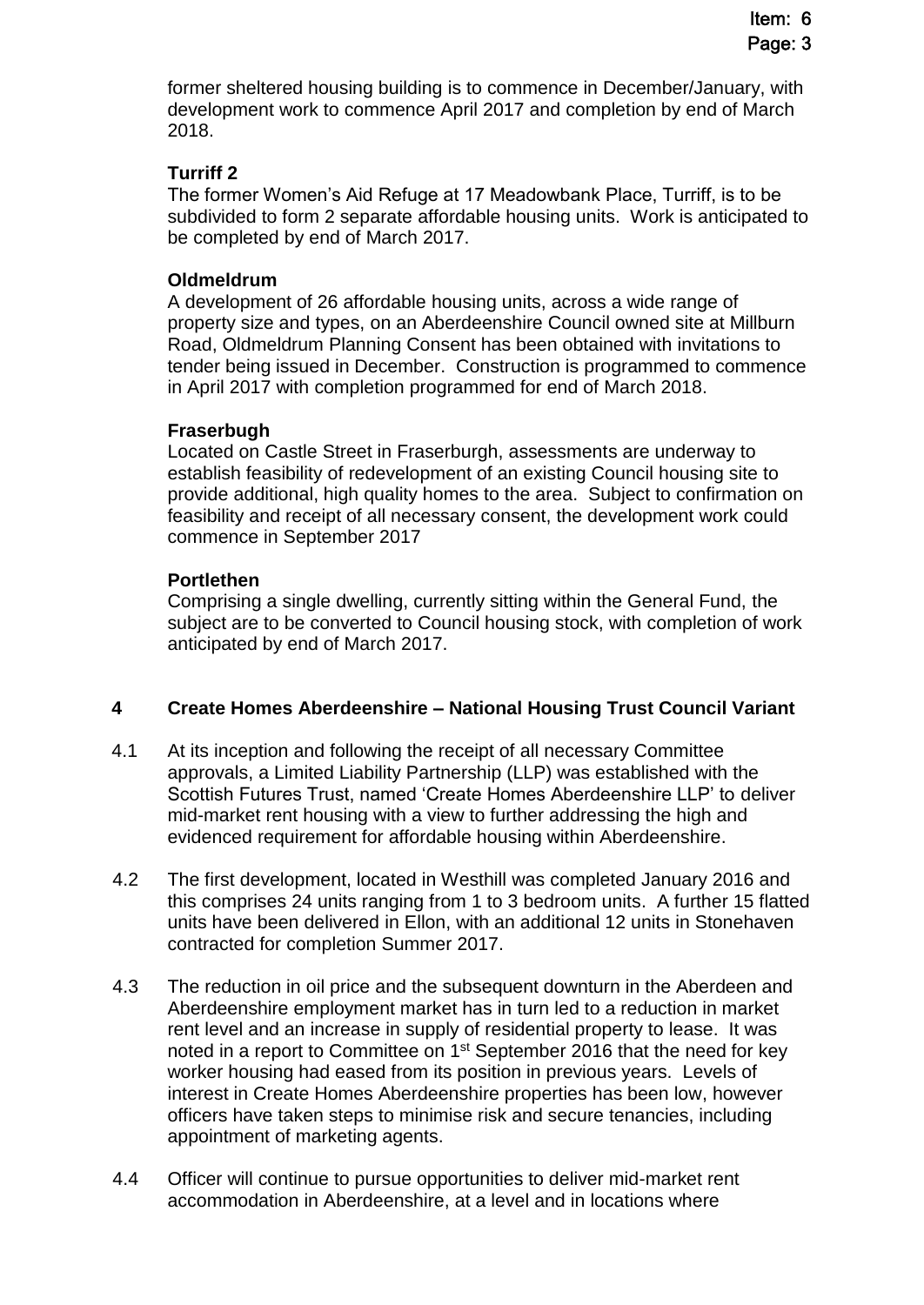development viability can be supported, including Cameron Street, Stonehaven and Blackhall Road, Inverurie.

### **5 Development Programme 2016/17 – 2017/18**

- 5.1 Following on from the report to Social Work and Housing Committee 2 June 2016, officers have continued to work closely with partners across both the public and private sectors to maximise the delivery of affordable housing and optimise the Resource Planning Allocation (Scottish Government Grant). Table 2 below details the programme for 2016/17 and 2017/18. The development programme is subject to developments coming forward timeously and obtaining the necessary approvals and consents where appropriate.
- 5.2 Meantime Officers continue to identify further opportunities to deliver affordable housing to secure optimal outcomes for the current and future years funding, whilst minimising the risk of any potential under spend and will report back to committee in due course.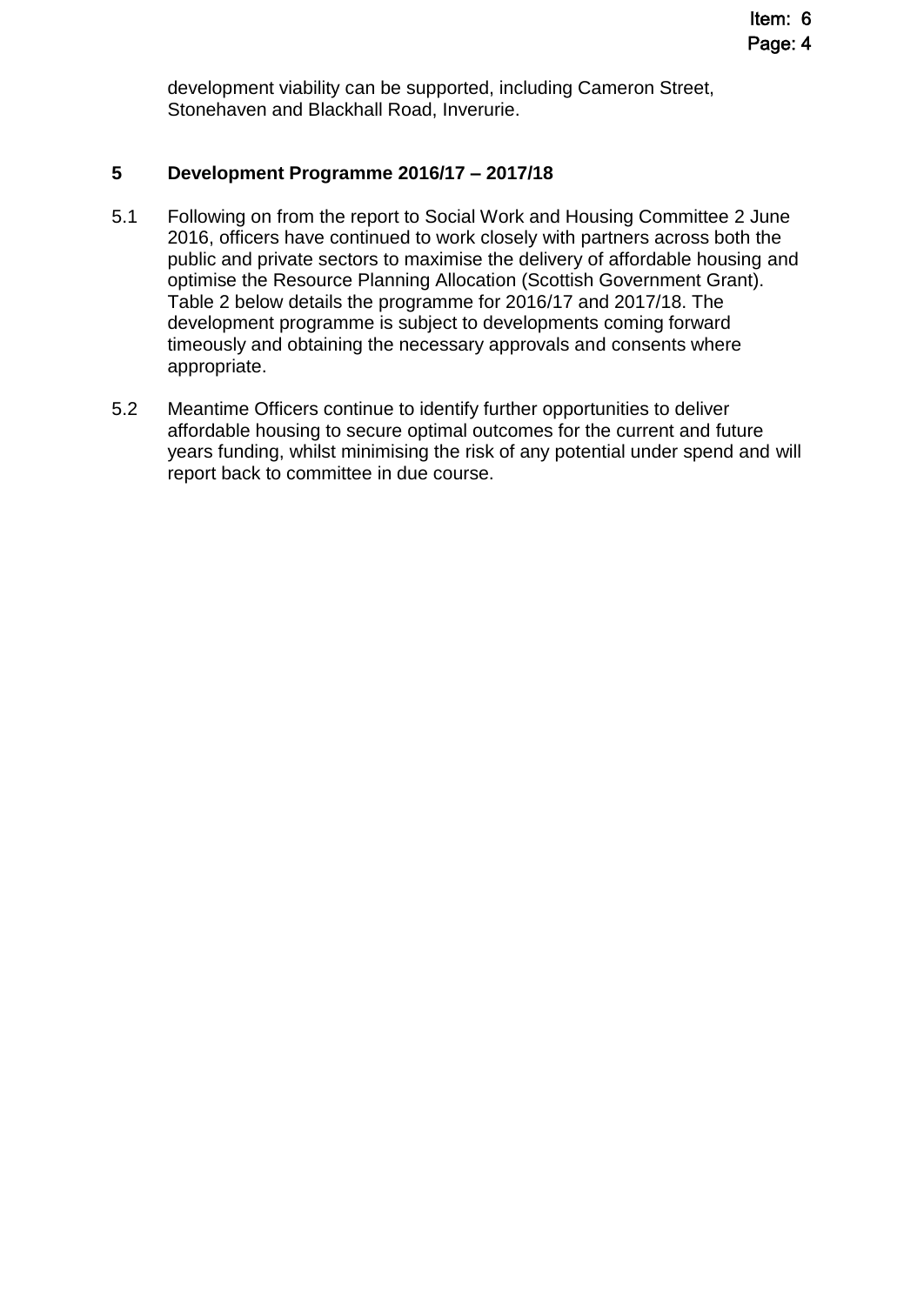Item: 6

Page: 5

|                | TABLE <sub>2</sub><br>DEVELOPMENT PROGRAMME 2016/2017 - 2017/2018 |                        |                         |                          |             |                        |                        |                |                   |
|----------------|-------------------------------------------------------------------|------------------------|-------------------------|--------------------------|-------------|------------------------|------------------------|----------------|-------------------|
|                |                                                                   |                        |                         | <b>Tenure and Number</b> |             |                        |                        |                |                   |
| Area           | Development                                                       | Developer              | <b>Social</b>           | Mid                      | <b>LCHO</b> | <b>Scottish</b>        | <b>Scottish</b>        | Affordable     | Anticipated/      |
|                |                                                                   |                        | Rent                    | <b>Market</b>            |             | Government             | Government             | <b>Housing</b> | <b>Completion</b> |
|                |                                                                   |                        |                         | Rent                     |             | <b>Grant Projected</b> | <b>Grant Projected</b> | Reserve        | Date              |
|                |                                                                   |                        |                         |                          |             | <b>Spend 2016/17</b>   | <b>Spend 2017/18</b>   | <b>Fund</b>    |                   |
|                |                                                                   |                        |                         |                          |             | £000                   | £000                   | £000           |                   |
|                |                                                                   |                        |                         |                          |             |                        |                        |                |                   |
|                | B Peterhead, Caley                                                | Langstane HA           |                         |                          |             |                        |                        |                |                   |
|                | <b>Building</b>                                                   |                        | 15                      |                          |             | 0.538                  |                        | 0.108          | Sep-17            |
| KM             | Portlethen                                                        | Langstane HA           | 8                       | 12                       |             |                        | 0.392                  | 0.367          | Mar-18            |
| F              | <b>Turriff Errol Court</b>                                        | Council                | 10                      |                          |             | 0.250                  | 0.322                  | 0.120          | Jun-17            |
| M              | Huntly                                                            | Council                | 12                      |                          |             | 0.280                  | 0.428                  | 0.200          | Nov-17            |
| F              | Blackdog,                                                         |                        |                         |                          |             |                        |                        |                |                   |
|                | Hareburn Road                                                     | Osprey                 |                         | 12                       |             | 0.560                  |                        |                | Dec-16            |
|                | G Inverurie, Uryside                                              |                        |                         |                          |             |                        |                        |                |                   |
|                | Phase 1                                                           | Grampian HA            | 14                      | 17                       |             | 1.914                  |                        | 0.065          | Dec-16            |
| <b>BB</b>      | Fraserburgh,                                                      |                        |                         |                          |             |                        |                        |                |                   |
|                | Cross Street/Mid                                                  | Grampian HA            |                         |                          |             |                        |                        |                |                   |
|                | Street - Ph.1                                                     |                        | 34                      |                          |             | 0.140                  | 2.236                  | 0.350          | Mar-18            |
| G              | Inverurie.                                                        |                        |                         |                          |             |                        |                        |                |                   |
|                | Westgate Ph 1                                                     | Castlehill HA          | 38                      |                          |             | 0.898                  |                        |                | Dec-17            |
| G              | Inverurie.                                                        |                        |                         |                          |             |                        |                        |                |                   |
|                | Westgate Ph 2                                                     | Castlehill HA          | 20                      |                          |             | 1.544                  |                        |                | Dec-17            |
| F              | Turriff, Former                                                   |                        |                         |                          |             |                        |                        |                |                   |
|                | Womens Aid                                                        | Council                | $\overline{\mathbf{c}}$ |                          |             | 0.114                  |                        |                | Mar-17            |
| KM             | Portlethen, 3                                                     |                        |                         |                          |             |                        |                        |                |                   |
|                | Easter Place                                                      | Council                | 1                       |                          |             | 0.057                  |                        |                | Mar-17            |
| KM             | Marykirk                                                          | Sanctuary              | 9                       |                          |             | 0.300                  | 1.030                  | 0.095          | Mar-18            |
| <b>BB</b>      | Portsoy                                                           | Sanctuary              |                         |                          |             |                        |                        |                |                   |
| B              |                                                                   |                        | 30                      |                          |             | 0.500                  | 1.660                  |                | Mar-18            |
|                | Peterhead,                                                        |                        |                         |                          |             |                        |                        |                |                   |
|                | Clerkhill, Phase 2                                                | Council                |                         |                          |             |                        |                        |                |                   |
| F              |                                                                   |                        | 30                      |                          |             | 0.750                  | 0.630                  | 0.300          | <b>Mar-18</b>     |
|                | Oldmeldrum                                                        | Council                | 26                      |                          |             | 0.500                  | 0.982                  |                | Mar-18            |
| <b>BB</b>      | Portsoy,                                                          | Langstane HA           |                         |                          |             |                        |                        |                |                   |
|                | <b>Burnside</b>                                                   |                        | 12                      |                          |             | 0.821                  |                        |                | May-18            |
| G              | Kemnay                                                            | Grampian HA            | 16                      |                          |             | 0.760                  | 0.551                  |                | Dec-17            |
| KM             | Stonehaven, Ury                                                   | Sanctuary              | 51                      | 12                       | 6           | 1.800                  | 2.298                  | 0.640          | Sep-18            |
| M              | Lumphanan                                                         | Langstane HA           | 10                      |                          |             | 0.050                  | 0.670                  |                | Mar-18            |
| <b>BB</b>      | Fraserburgh,                                                      | Council                |                         |                          |             |                        |                        |                |                   |
|                | <b>Castle Street</b>                                              |                        | 6                       |                          |             | 0.050                  | 0.304                  |                | <b>Mar-18</b>     |
| B              | Peterhead,                                                        | Council                |                         |                          |             |                        |                        |                |                   |
|                | Clerkhill, Ph 1                                                   |                        | 8                       |                          |             | 0.050                  | 0.318                  | 0.080          | Mar-19            |
| <b>BB</b>      | Macduff, Lawhill                                                  | Langstane HA           | 14                      |                          |             | 1.080                  |                        |                | Apr-18            |
| $\sf B$        | Peterhead,                                                        | Grampian HA            |                         |                          |             |                        |                        |                |                   |
|                | Collieburn Ph 1                                                   |                        | 16                      |                          |             | 1.120                  |                        |                | Jun-17            |
| F              | <b>Balmedie</b>                                                   | Langstane HA           | 32                      |                          |             | 0.480                  |                        |                | Mar-17            |
| M              | Alford,                                                           | AHP                    |                         |                          |             |                        |                        |                |                   |
|                | Wellheads                                                         |                        | 27                      |                          |             | 0.600                  | 1.344                  |                | Apr-18            |
| G              | Insch                                                             | Grampian HA            | 12                      |                          |             | 0.200                  | 0.664                  |                | Mar-18            |
| F              | Ellon, Academy                                                    | Council                | 25                      |                          |             |                        |                        |                |                   |
| M              | Site                                                              |                        |                         |                          |             | 0.200                  | 1.225                  |                | Dec-19            |
|                | Alford, Academy                                                   | Council                |                         |                          |             |                        |                        |                |                   |
| B              | Site<br>Peterhead,                                                |                        | 30                      |                          |             | 0.350                  | 1.360                  |                | Dec-19            |
|                | Collieburn Ph 2                                                   | Grampian HA            | 7                       |                          |             | 0.490                  |                        |                | Oct-17            |
| M              | <b>Ballater</b>                                                   | Grampian HA            | 27                      |                          |             | 0.460                  |                        |                |                   |
|                |                                                                   |                        |                         |                          |             |                        | 1.640                  |                | Mar-18            |
| F              | Foveran                                                           | Grampian HA            | 10                      |                          |             | 0.150                  | 0.550                  |                | Mar-18            |
| G              | Sauchen                                                           | Osprey                 | 6                       |                          |             |                        | 0.420                  |                | Mar-18            |
| F              | Balmedie                                                          | Castlehill HA          | 30                      |                          |             |                        | 1.050                  |                | Sep-18            |
| B              | Mintlaw                                                           | Castlehill HA          | 30                      |                          |             |                        | 1.050                  |                | Sep-18            |
| $\overline{G}$ |                                                                   | Inverurie Create Homes |                         |                          |             |                        |                        |                |                   |
|                |                                                                   | Aberdeenshire          |                         | 15                       |             | No SG Grant            | No SG Grant            | 0.300          | Sep-18            |
|                | <b>TOTAL</b>                                                      |                        | 618                     | 68                       | 6           | 17.006                 | 21.124                 | 2.625          |                   |
|                | <b>ALLOCATION</b>                                                 |                        |                         |                          |             | 17.167                 | 15.555                 | 4.000          |                   |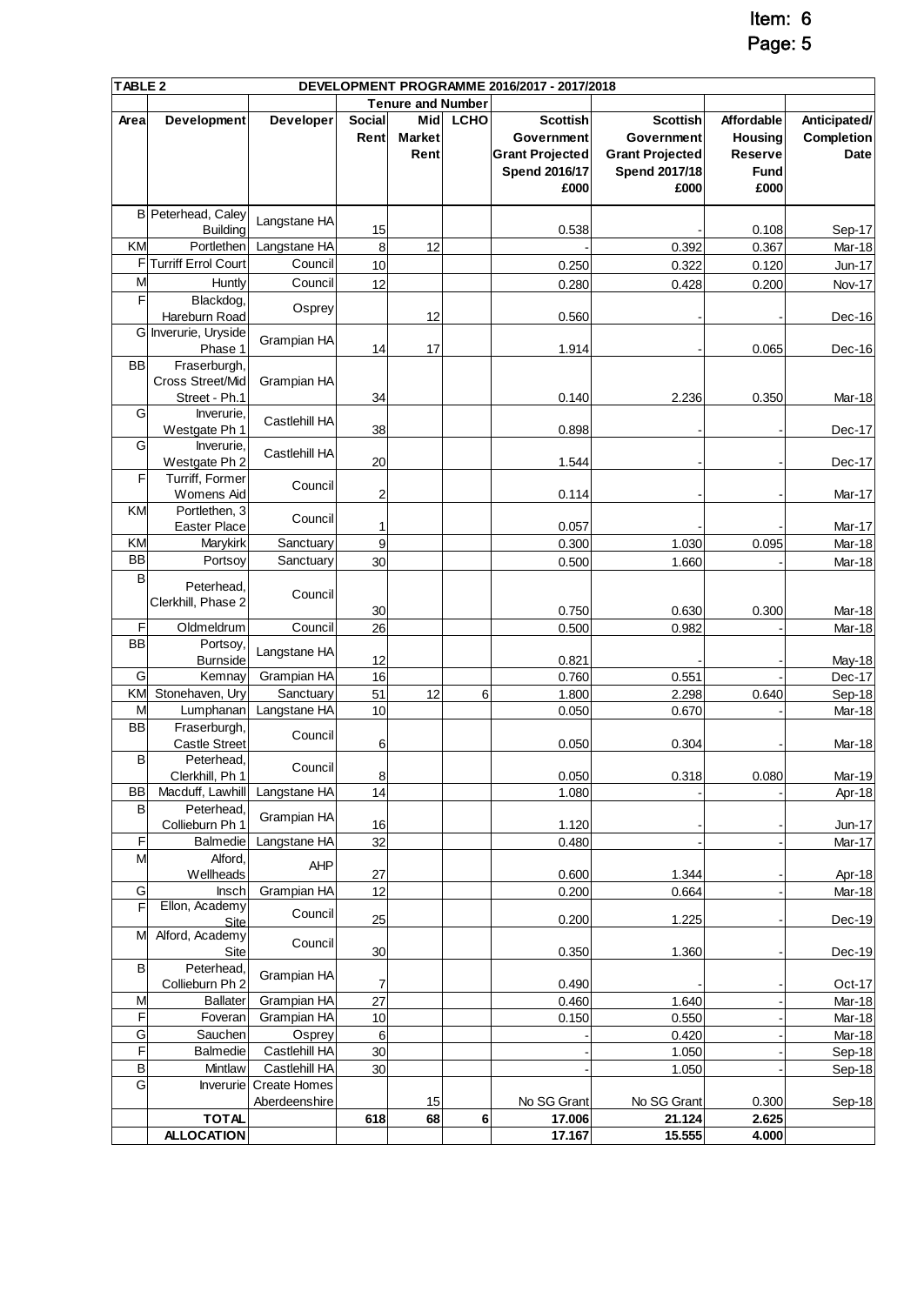## **6 Innovation Reserve Fund**

6.1 The updated programme is included in Table 2 above for approval.

# **7 Housing Infrastructure Fund**

- 7.1 As part of the announcement on the Aberdeen City Region Deal bid on 28 January 2016, it was confirmed that a £20m housing infrastructure fund would be made available to support the delivery of affordable housing in Aberdeen City and Aberdeenshire. A fund of this nature had been proposed by the housing group supporting the development of the bid. The fund has become a ring-fenced element of a national £50m fund which was announced by the Scottish Government on 30 June 2016. It is available either as loan to private developers or as grant to local authorities or registered social landlords. Eligible works include physical infrastructure generally required to start a project, such as roads, sewers, SUDS ponds, decontamination, flood remediation and demolition work. Certain off-site infrastructure is eligible where a Section 75 obligation requires it. The fund will not support the provision of community infrastructure required as a consequence of new housing development such as funding for schools. It is expected that any projects will start on site by 2019 with affordable housing delivered by 2021.
- 7.2 The Scottish Government will administer the fund and approve any applications. Local authorities are expected to come forward with potential sites that align with the priorities identified in the Strategic Housing Investment Plans. Following engagement with the private sector, the following five expressions of interest have been submitted from developers and social housing providers in Aberdeenshire:

| <b>Project</b><br>Location | <b>Developer</b>       | <b>Affordable</b><br><b>Units</b> | <b>Timescale</b> | <b>Amount</b><br><b>Requested</b> | <b>SHIP 2017-</b><br>2022 Priority<br>Level |
|----------------------------|------------------------|-----------------------------------|------------------|-----------------------------------|---------------------------------------------|
| Ellon                      | Scotia                 | 160                               | TBD              | £7,724,000                        | High                                        |
| <b>Balmedie</b>            | Castlehill             | 50                                | 2017-2019        | £500,000                          | Medium                                      |
| <b>Mintlaw</b>             | Castlehill             | 32                                | 2017-2019        | £400,000                          | Medium                                      |
| Auchenblae                 | <b>DLB</b><br>Scotland | 6                                 | 2020-2021        | £960,000                          | Low                                         |
|                            |                        |                                   |                  |                                   |                                             |
| Kirkton of<br>Maryculter   | Goldcrest<br>Highland  |                                   | 2017-2018        | £200,000                          | Low                                         |

7.3 Expressions of interest in Aberdeen City and Aberdeenshire are to be reported through the Aberdeen City Region Deal Joint Committee. The two Strategic Housing Investment Plans should help to inform the Joint Committee to prioritise projects should the fund become over-subscribed.

### **8 Consultations**

8.1 The Head of Finance and Monitoring Officers have been consulted in the preparation of this report and have no comments to make.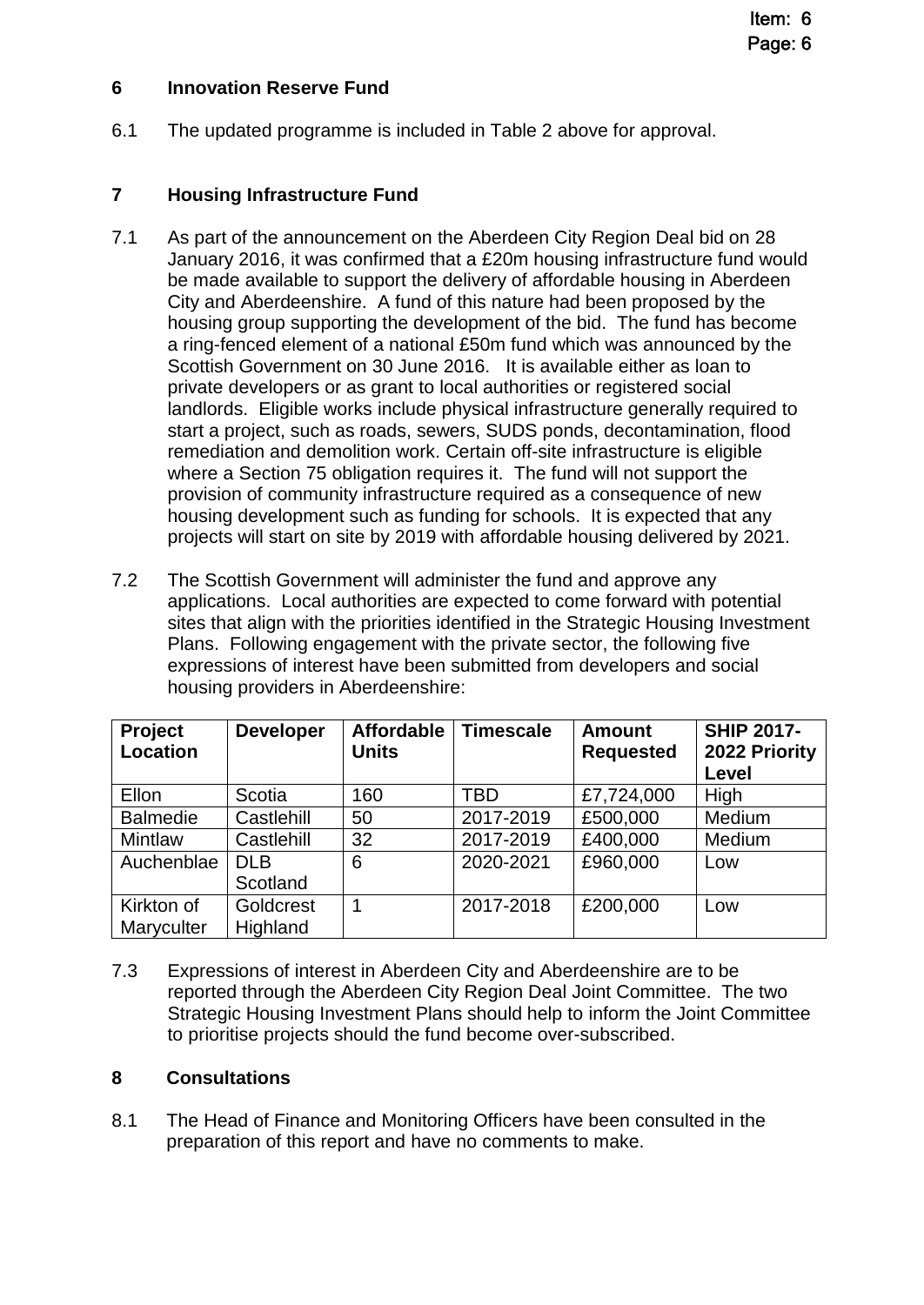### **9 Equalities, Staffing and Financial Implications**

- 9.1 An EIA has been undertaken for affordable housing as part of the Strategic Housing Investment Plan process as approved by Committee on 3 November 2016 and is attached as Appendix 1. There are no other implications arising from this report.
- 9.2 The staffing requirements relating to this report will be met within existing resources.
- 9.3 The Council's New Build Programme Phase 5 and Phase 6 Costs are detailed below in Table 3, which outlines the various projects and associated funding. These costs may have variances depending on any additional work required in each development. Table 3 demonstrates just over £44 million investment in affordable housing across Phase 5 & 6 which includes £13.545m Scottish Government funding, £23.744m HRA and £2.482m Planning Gain.